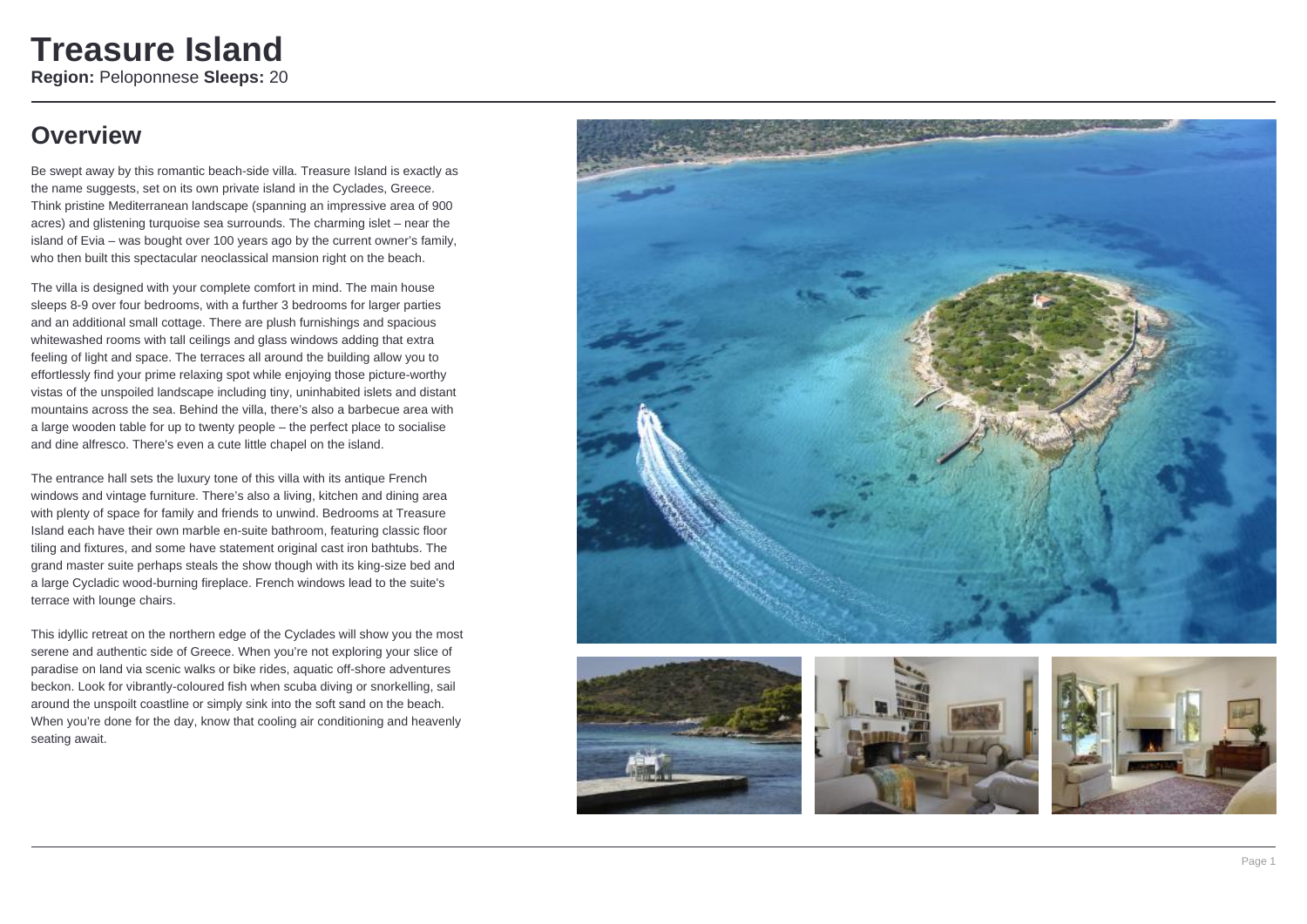Note: The island shown in aerial shot is one of the group of islands in the estate but not where the main accommodation is, for privacy reasons. Guests are able to visit this island during their stay.

### **Facilities**

Wow Factor • Quirky • Instagrammable • Sustainable Collection • Vill'otel (Like a Hotel!) • Beach Nearby • Ideal for Kids • Ideal for Teens • Wi-Fi/Internet • Walk to Beach • BBQ • Ground Floor Bed & Bath • Working Fireplace • Caretaker/Owner on Site • Cot(s) • High Chair(s) • Waterfront • Walking/Hiking Paths • Outstanding Landscapes • Outdoor Pursuit & Activities • Tourist Towns & Villages • Scuba Diving • Boat Trips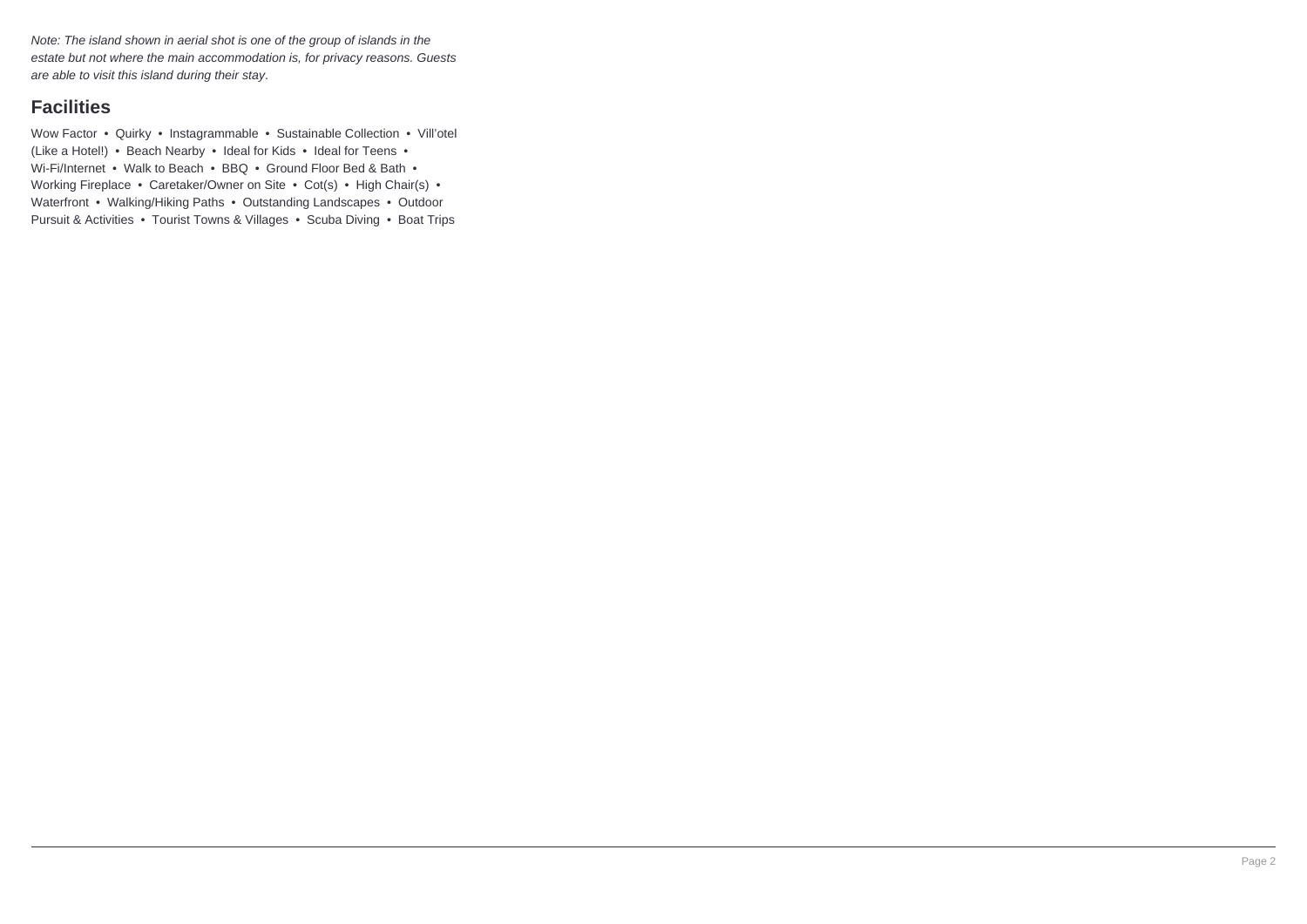# **Interior & Grounds**

### **Interior**

- Entrance hall large antique French picture windows, old tiles and antique furniture

- Master bedroom (Queen size bed 1.80 cm X 2m), a wood burning fireplace and an en-suite bathroom.

- Double Bedroom

- Bathroom magnificent marble shower.

- Twin bedroom (beds 1m x 2 m) with large French picture windows, woodburning fireplace and a private bathroom.

- Guest W.C is located between dining and living room area.

- The dining and kitchen area are joined with a bar bench decorated with local marble stone and bar stools

- The large authentic Cycladic Fireplace

- French doors unite the outside living and dining area with the kitchen

- Living room has sofabed

- Large lime stone fireplace, a library full of books, tables with board games and comfortable sofas

- The two large French windows open to the pergola shaded living area with views to the sea and the countryside.

- Grand Master Suite (King Size Bed 1.90cm X 2m) lounge chair and stool, a large Cycladic wood-burning fireplace, French windows leading to its own terrace, en suite bathroom, single bedroom/ child's den.

**Annexe** (sleeps an additional 6-8 people)

- Double bedroom with en-suite bathroom

- Double bedroom with en-suite bathroom

- Grand suite with ensuite bathroom, sleeps 2-4 (using extra beds)

**Country Cottage** (for an additional 2-5 people)

- 2 bedrooms
- Bathroom

### **Other**

- Fully equipped kitchen
- Fireplace
- Hob
- Coffee & Tea maker
- BBQ grill
- Stove
- Oven
- Fridge
- Freezer
- Dishwasher







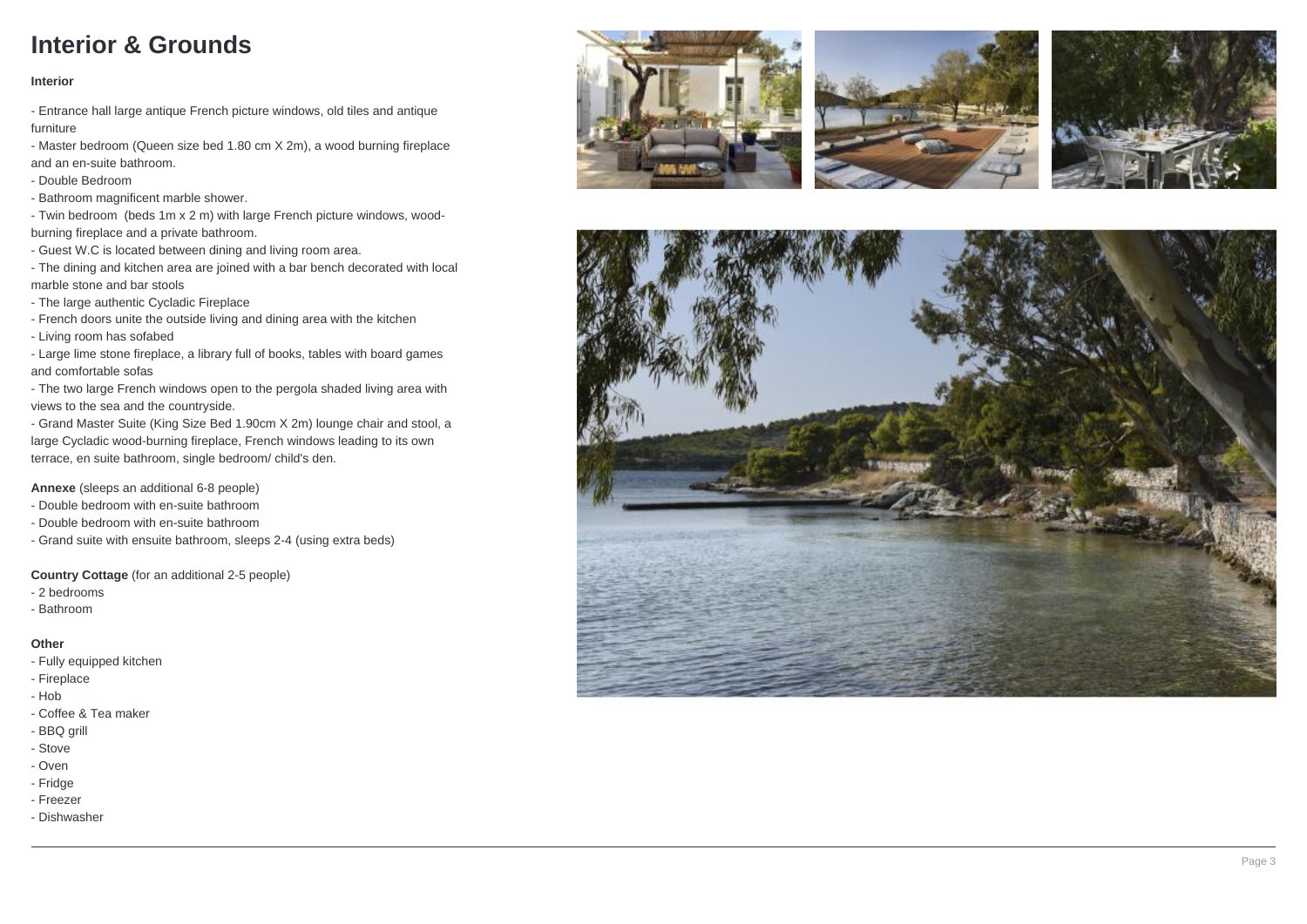- Radio & CD player
- Satellite / Cable TV
- DVD player
- Terrace / Balcony
- Garden
- Hammock
- Playground
- Books & Games
- Safe
- Toiletries
- 1 windsurfing board
- Pedloes
- 1 canoe
- 10 adult bicycles, 2 children's bicycles
- Maid service daily

Note: Boat hire (a 4.80 metre boat & Captain is included in the price. Fuel is charged as an extra.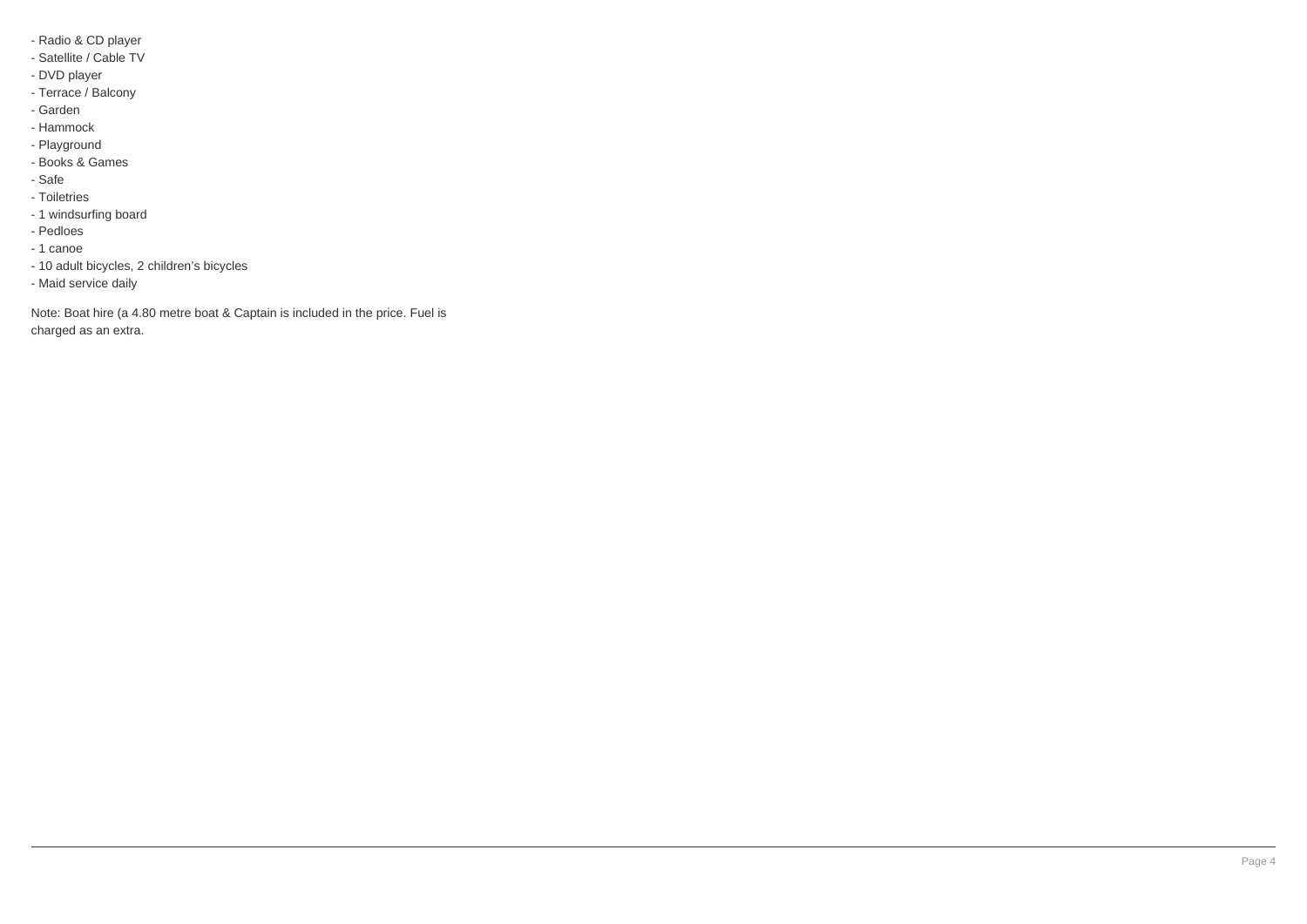# **Location & Local Information**

Treasure Island is on a private island in the Cyclades, one the Greek islands, and is just an hour ferry ride from Athens. With over 900 acres of natural land to explore via walking or cycling, as well as a myriad of stunning beaches for relaxing, swimming and snorkelling, there's plenty to see and do. And, when you'd like to explore further and leave the island for day-time excursions, there's a water boat that can be used like a taxi or you can rent a speedboat or boat and sail yourself. Boat hire is approximately 110 euros per day or 150 euros with captain for a 4.80 metre boat (plus fuel). Other excursions such as scuba diving can be booked but these are subject to availability.

On the island you do not need a car, bicylces are provided should you wish to cycle around. From the airport or port a taxi or minibus transfer can be arranged. The journey from Athens International Airport door to door to the island is approximately 2 hours which makes it a very quick and comfortable trip!! The Ferry Boat leaves from the Port of Rafina or the Port of Aghia Marina to go to Marmari fish port which is about an hour's journey. There are several ferries during the day and alternate routes. From there a boat takes you to the island, for large groups this may need to be done in stages.

For a unique local experience, you could join a fisherman on his boat for a day or while away the afternoon with a picnic on the beach. With Athens, the vibrant capital of Greece, just an hour away by boat or 30 minutes by speedboat too, it's easy to head into the city. There you can get your culture fix with impressive historic sites including the Acropolis, a hilltop citadel topped with ancient buildings, and the National Archaeological Museum. Pick up fresh meat, fish and spices from the markets of dine at one of the restaurants. By night, enjoy the sunset while listening to live music. The more cosmopolitan islands of Santorini and Mykonos are also nearby to Treasure Island, easily reachable by boat or helicopter. There you can explore the charming cobbled streets lined with whitewashed houses draped in pretty bougainvillea. Cycladic gems like Kea, Andros and Tinos are also must-visit islands for their hilly countryside, quiet beaches and archaeological ruins.

#### **North** Edirne Macedonia Tirana  $\omega$ İstanbul Thessaloniki Albania  $\Omega$ **Jzmit** Θεσσαλονίκη  $\sim$ **o**Brindisi **Bursa**  $\circ$ Canakkale Lecce  $\circ$ -Ioannina -Ιωάννινα **Balikesin** Eskisehiro Corfu<sub>o</sub> 'n **Greece** Afyonkarahisaro İzmir Patras Ather Πάτρα Ionian Sea Aθήνα Denizli Kalamata Καλαμάτα Bodrum Antalyao Thera Fethiye Onpa  $\circ$ Rhodes Pόδος Chania Heraklion Χανιά Ηράκλειο Kriti<sup>o</sup> Google Map data @2022 Google

### **Local Amenities**

Nearest Airport **Athens**

**(1 hr by ferry, 40m by speedboat)**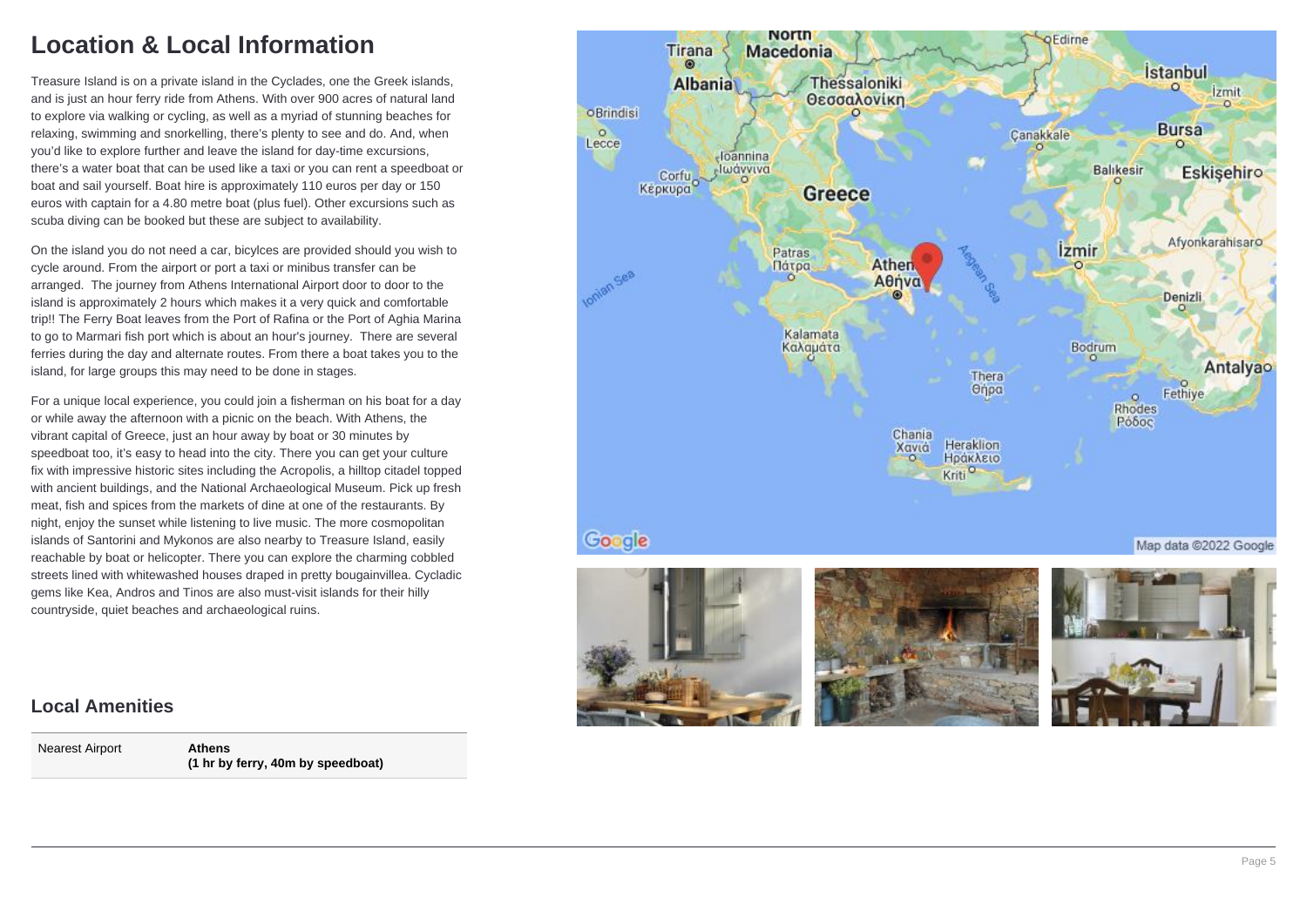# **What Oliver loves…**

- Complete privacy. The island spans an area of 900 acres, the villa is surrounded by trees and well camouflaged giving guests privacy even from, passing speedboats
- Although the island is secluded, getting around couldn't be easier. There's a ferry from Athens that takes one hour and once you're on the island, there's also a boat that can take you around, this is charged as an extra charge, please ask for details when booking
- The villa's owner grows organic produce on the island, which means you can expect fresh vegetables and fruits. You can cook for yourselves or the available chef can prepare your meals for an even more relaxed stay
- The island is fabulous for windsurfers and kite surfers
- The island has a cute little chapel, perfect if you want to get married whilst you're there. Extra costs may apply.
- For bookings made from October 2021 chef service and use of 6m Cobra boat are not included in accommodation price. A butler can also be booked

### **What you should know…**

- The island is quiet and serene. If you're looking for a more vibrant scene then hop on a boat to Athens
- There is not pool but with so much private beach space who needs a pool
- Occupancy is completely private for you and your party however please be aware the owners live in a separate building (200m from Villa) that faces North East (away from your accommodation). Guests will have free range of the island.
- Like much of the Mediterranean cats and dogs roam freely on the island.
- A payment of €500 is required up front on arrival to cover any shopping costs. Receipts will be provided to show spending.It may be more for larger groups.
- If you don't arrive by your own boat you will need to rent the 6m Cobra boat for shopping and transfers.